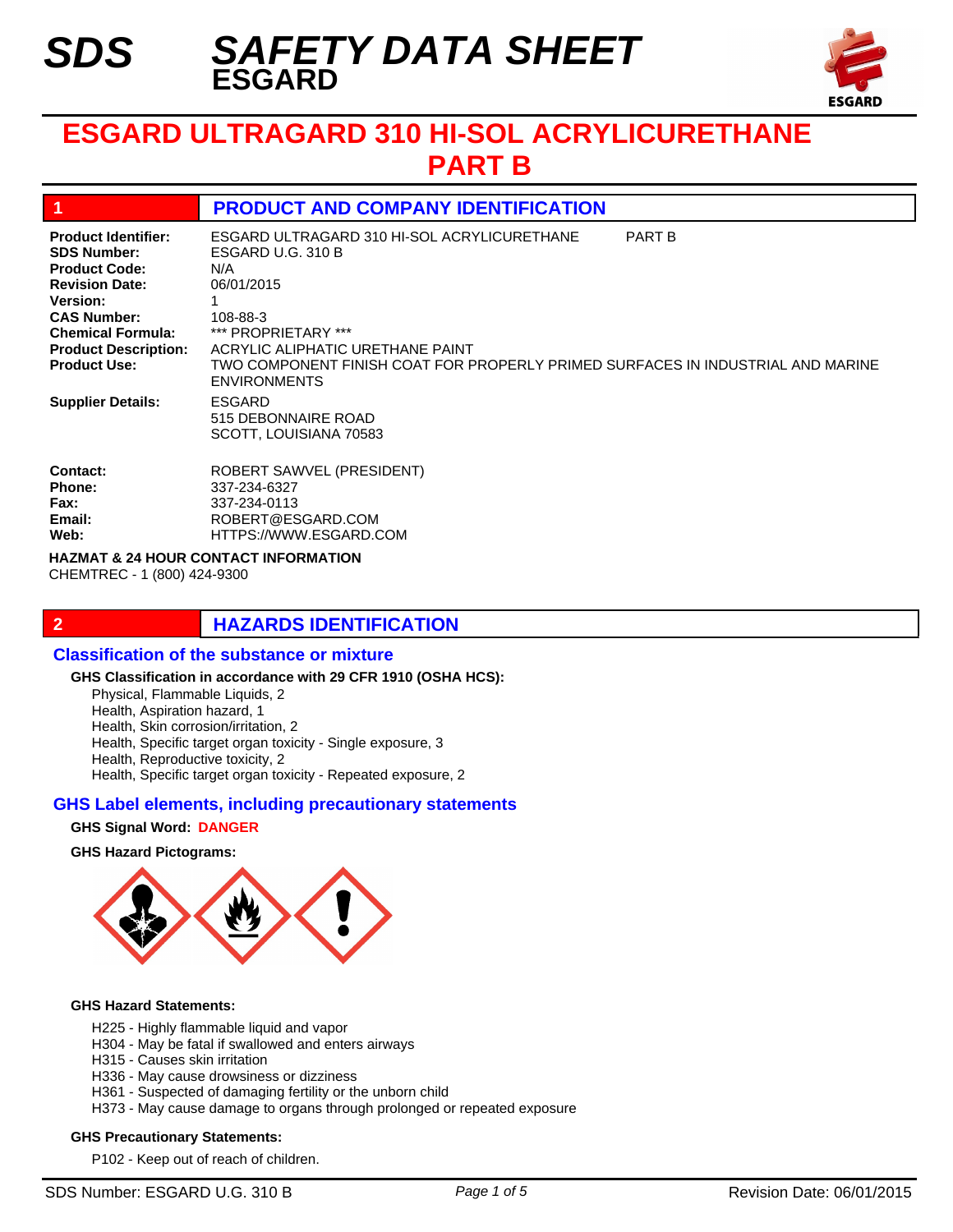P210 - Keep away from heat/sparks/open flames/hot surfaces. No smoking

P404 - Store in a closed container.

P411 - Store at temperatures not exceeding 100°F (35° C)

#### **Hazards not otherwise classified (HNOC) or not covered by GHS**

| Inhalation:         | Significant levels of vapor not likely to occur with normal use of product. |
|---------------------|-----------------------------------------------------------------------------|
| <b>Eve Contact:</b> | May cause irritation.                                                       |

# **3 COMPOSITION/INFORMATION ON INGREDIENTS**

#### **Ingredients:**

| $\cos#$                 | % | Chemical Name |  |
|-------------------------|---|---------------|--|
| 108-88-3 25-40% Toluene |   |               |  |

| 4                    | <b>FIRST AID MEASURES</b>                                                                                                                                                                                                                                                           |
|----------------------|-------------------------------------------------------------------------------------------------------------------------------------------------------------------------------------------------------------------------------------------------------------------------------------|
| Inhalation:          |                                                                                                                                                                                                                                                                                     |
|                      | Not a direct hazard if product is applied as recommended and used for intended purposes. If respiratory symptoms<br>should develop move personnel away from source of exposure and into fresh air.                                                                                  |
| <b>Skin Contact:</b> | Wipe excess material from skin with a cloth. Wash contaminated area of skin with a waterless skin cleanser once all<br>product is removed wash with soap and water. Should a waterless skin cleanser not be available wash skin for a<br>minimum of 15 minutes with soap and water. |
| <b>Eye Contact:</b>  | Flush with large amounts of water for a minimum of 15 minutes. If irritation persists seek medical attention immediately.                                                                                                                                                           |
| Ingestion:           | Not a direct hazard if product is applied as recommended and used for intended purposes. If ingestion should occur<br>seek medical attention immediately.                                                                                                                           |

**5 FIRE FIGHTING MEASURES**

| <b>Flammability:</b><br><b>Flash Point:</b><br><b>Flash Point Method:</b> | Will readily ignite.<br>78° F (26° C) PMCC<br>Pensky-Martens Closed Cup Test                                    |
|---------------------------------------------------------------------------|-----------------------------------------------------------------------------------------------------------------|
| <b>Extinguishing Media:</b>                                               | Extinguish with dry chemical, CO2, water spray, foam, sand, and/or earth. Water and<br>foam may cause frothing. |
| <b>Special Considerations:</b>                                            | Fire fighters should enter area wearing positive pressure respiratory protection.                               |

# **6 ACCIDENTAL RELEASE MEASURES**

| <b>Personal Precautions:</b>      | No action should be taken that may involve personal risk. In the event of a spill immediately contact<br>upper management for final instructions. Keep unnecessary and unprotected personnel from entering.<br>Do not touch or walk through spilled materials. No smoking. Shut off and keep spilled product away from<br>all possible ignition sources. Avoid breathing and vapor or mist that may be produced. Ensure proper<br>ventilation. Don appropriate personal protective equipment before proceeding with any cleanup<br>(See section 8).                                                                                                                                                                                                                                                         |
|-----------------------------------|-------------------------------------------------------------------------------------------------------------------------------------------------------------------------------------------------------------------------------------------------------------------------------------------------------------------------------------------------------------------------------------------------------------------------------------------------------------------------------------------------------------------------------------------------------------------------------------------------------------------------------------------------------------------------------------------------------------------------------------------------------------------------------------------------------------|
| <b>Environmental Precautions:</b> | Avoid dispersal of spilled material and runoff from contacting soil, waterways, drains, and sewers.<br>Inform all relevant authorities if the product has caused environmental pollution to sewers, waterways,<br>soil, air, etc.                                                                                                                                                                                                                                                                                                                                                                                                                                                                                                                                                                           |
| Spill containment and clean up:   | Consult with management or proper authority to determine if cleanup may be conducted safely.<br>Avoid the use of any high powered or jet water stream that may spread the product. After donning proper<br>personal protective equipment (See section 8) transfer bulk of material into another container. Dilute<br>with water and mop up if product is water-soluble if not absorb any remaining residue with proper<br>absorbents such as earth or vermiculite. Do not use any combustible material as an absorbent. Sweep<br>up and dispose of as solid waste in accordance with applicable federal, state, and local regulations.<br>Contact a certified/licensed waste disposal company for proper disposal of waste. Absorbent material<br>may pose the same hazard (if any) as the spilled product. |

**See Section 1 for emergency contact information and Section 13 for waste disposal**.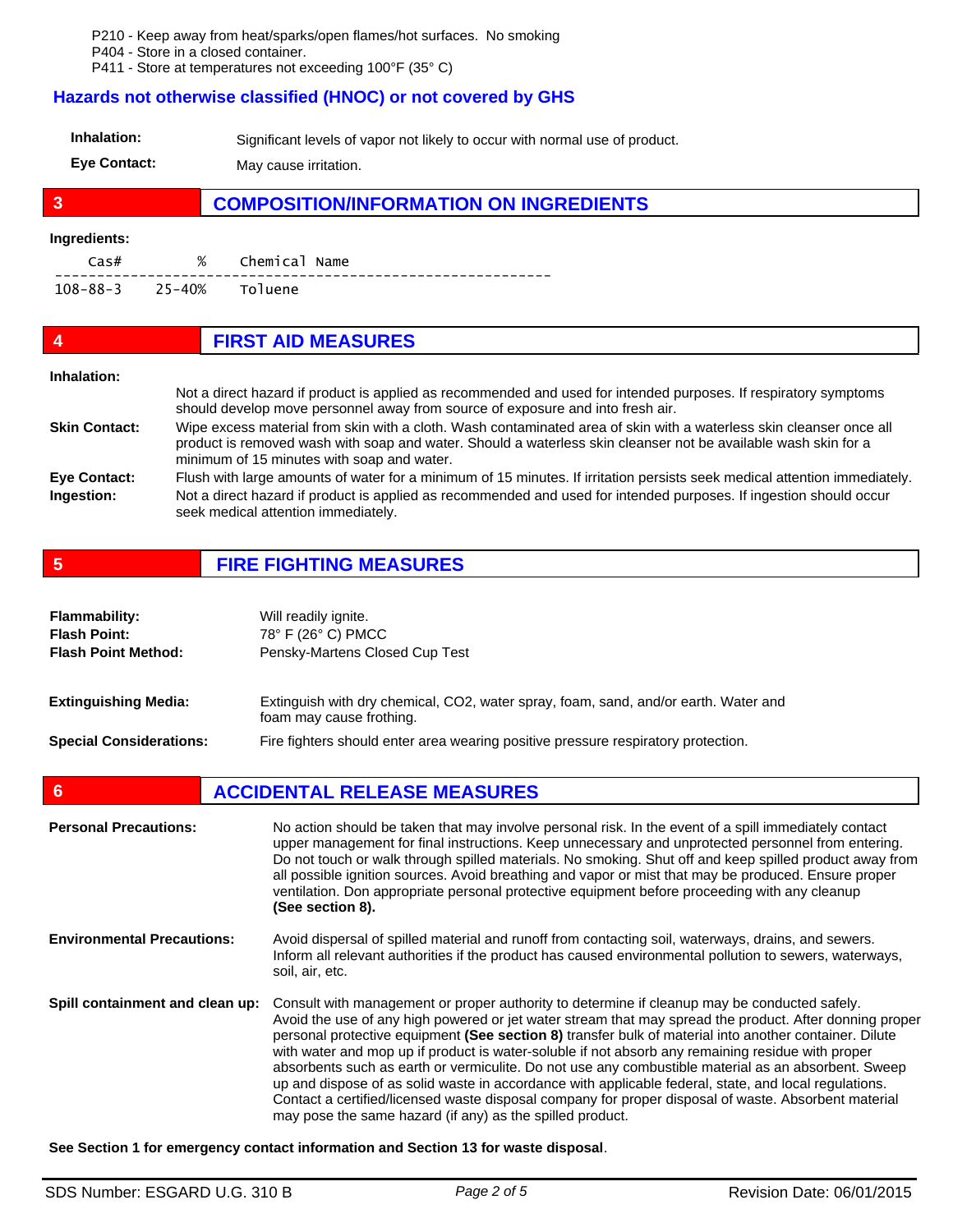### *HANDLING AND STORAGE*

| <b>Handling Precautions:</b> | Avoid contact with skin and eyes. Observe good standards of industrial hygiene. Keep away from<br>sources of ignition.        |
|------------------------------|-------------------------------------------------------------------------------------------------------------------------------|
| <b>Storage Requirements:</b> | Storage Temperature: 0-100°F (-18-35°C)<br>Storage Precautions: Keep in closed containers away from heat, sparks, and flames. |

# **8 EXPOSURE CONTROLS/PERSONAL PROTECTION**

| <b>Engineering Controls:</b><br><b>Personal Protective</b><br>Equipment: | Provide forced air ventilation when applying in confined spaces.<br>HMIS PP, C   Safety Glasses, Gloves, Apron<br>Respiratory Protection: Unlikely to be necessary. Use approved chemical filter respirator.<br>Eyes: Use of safety glasses or chemical eye goggles is suggested.<br>Hands: Use of non-natural and non-butyl rubber gloves is recommended.<br>Skin: Use protective clothing. Use of pants, long sleeve shirt, and apron recommended when applying<br>product |
|--------------------------------------------------------------------------|------------------------------------------------------------------------------------------------------------------------------------------------------------------------------------------------------------------------------------------------------------------------------------------------------------------------------------------------------------------------------------------------------------------------------------------------------------------------------|
| <b>Exposure Limits:</b>                                                  | Not determined.                                                                                                                                                                                                                                                                                                                                                                                                                                                              |

**Always pratice good hygiene. Remember chemicals can transfer from your hands to things that may cause ingestion of product, e.g., food, cigarettes, etc. Always wash hands and skin thoroughly after coming into contact with product even if proper personal protective equipment was used.** 

| 9                                                                                                                                                      | PHYSICAL AND CHEMICAL PROPERTIES                                                                         |                                                                                     |                                                                                               |  |
|--------------------------------------------------------------------------------------------------------------------------------------------------------|----------------------------------------------------------------------------------------------------------|-------------------------------------------------------------------------------------|-----------------------------------------------------------------------------------------------|--|
| Appearance:<br><b>Physical State:</b><br><b>Spec Grav./Density:</b><br><b>Boiling Point:</b><br><b>Vapor Pressure:</b><br>pH:<br><b>Volume Solids:</b> | Clear<br>Liquid<br>$(25^{\circ}C)$ : 1.03<br>$> 280$ °F (173°C)<br>Not determined<br>7.5<br>62%          | Odor:<br>Solubility:<br><b>Freezing/Melting Pt.:</b><br><b>Flash Point:</b><br>VOC: | Strong<br>Not water soluble<br>Not determined<br>78° F (26° C) PMCC<br>350 g/l (2.95 lbs/gal) |  |
| 10                                                                                                                                                     | <b>STABILITY AND REACTIVITY</b>                                                                          |                                                                                     |                                                                                               |  |
| <b>Chemical Stability:</b><br><b>Conditions to Avoid:</b>                                                                                              | Product is stable under normal conditions.<br>Exposed flames; high temperature sources; strong oxidizers |                                                                                     |                                                                                               |  |

Strong Oxidizing Agents. **Materials to Avoid: Hazardous Decomposition:**

Combustion can produce a variety of compounds including oxides of sulfur, oxides of carbon, water vapor, and unidentified organic and inorganic compounds - some of which may be toxic.

**11 TOXICOLOGICAL INFORMATION**

LD50 (Animal/Oral): No data available

Possible Health Effects:

Eyes - Mildly irritating

Skin - Prolonged contact may cause skin irritation

Inhalation - Product is unlikely to present any significant hazard during normal of product use at ambient temperature. Should product be sprayed and inhaled due to the lack of personal protective gear or proper ventilation pulmonary abnormalities could occur.

Ingestion - Ingestion of this product is not a health hazard likely to arise when using and applying product correctly and for intended use.

# **12 ECOLOGICAL INFORMATION**

No data available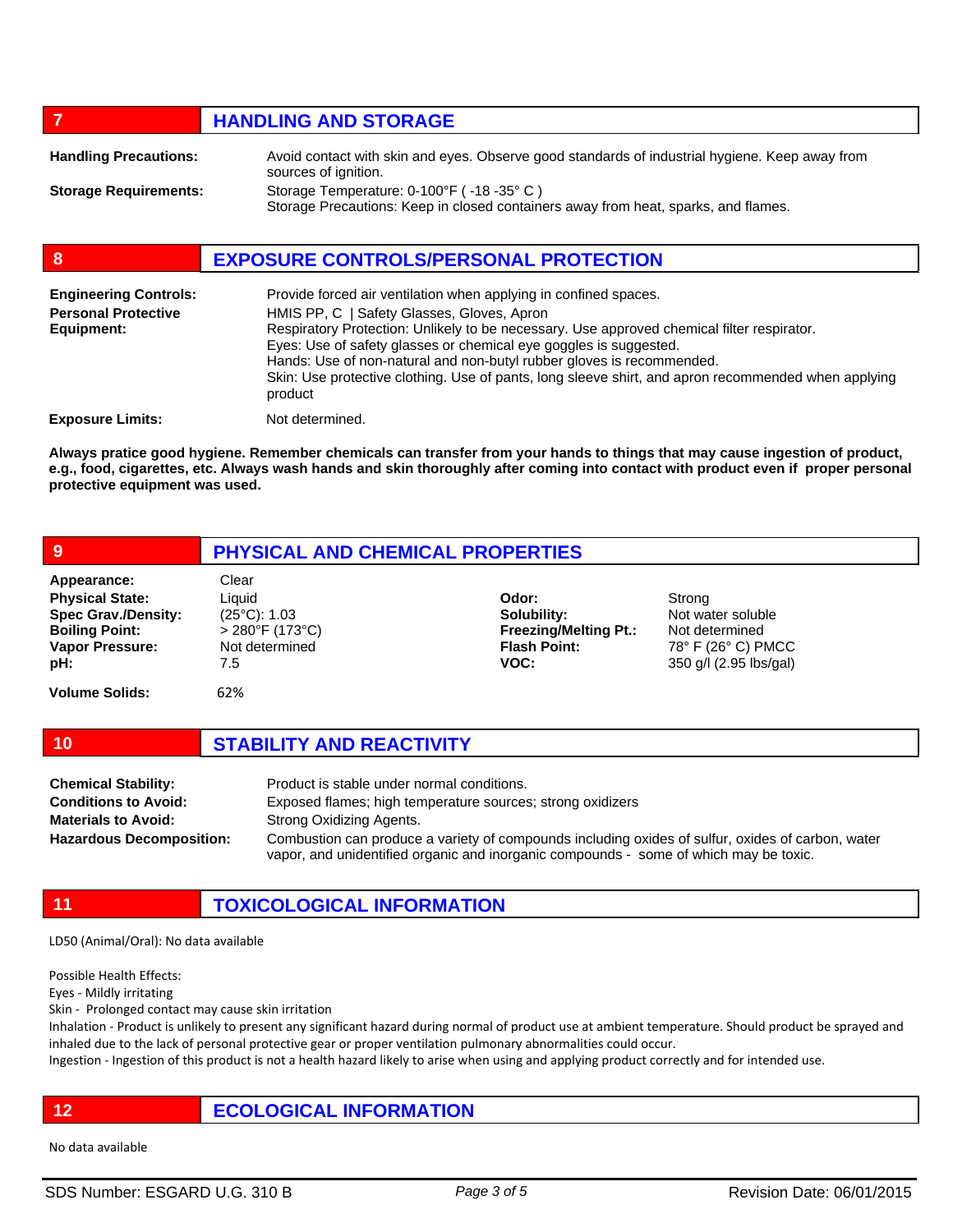**13 DISPOSAL CONSIDERATIONS**

Product, waste, and any materials that may have been used if a spill occurred should be disposed of via an authorized waste disposal contractor in accordance with all local, state, and federal regulations. You may call Esgard to discuss the possibility of returning waste, expired product, and contanimated materials to Esgard for a fee.

**14 TRANSPORT INFORMATION**

UN1263, Paint including paint, lacquer, enamel, stain, shellac solutions, varnish, polish, liquid filler, and liquid lacquer base, 3, PGII

# **15 REGULATORY INFORMATION**

Component (CAS#) [%] - CODES

---------------------------------------------------------------- RQ(1000LBS), Toluene (108-88-3) [25-40%] CERCLA, CSWHS, EPCRAWPC, HAP, MASS, NJHS, OSHAWAC, PA, PRIPOL, PROP65, SARA313, TOXICPOL, TOXICRCRA, TSCA, TXAIR, TXHWL

Regulatory CODE Descriptions

---------------------------------------------------------------- RQ = Reportable Quantity CERCLA = Superfund clean up substance CSWHS = Clean Water Act Hazardous substances EPCRAWPC = EPCRA Water Priority Chemicals HAP = Hazardous Air Pollutants MASS = MA Massachusetts Hazardous Substances List NJHS = NJ Right-to-Know Hazardous Substances OSHAWAC = OSHA Workplace Air Contaminants PA = PA Right-To-Know List of Hazardous Substances PRIPOL = Clean Water Act Priority Pollutants  $PROP65 = CA Prop65$ SARA313 = SARA 313 Title III Toxic Chemicals TOXICPOL = Clean Water Act Toxic Pollutants TOXICRCRA = RCRA Toxic Hazardous Wastes (U-List) TSCA = Toxic Substances Control Act TXAIR = TX Air Contaminants with Health Effects Screening Level TXHWL = TX Hazardous Waste List

# **16 OTHER INFORMATION**

Health  $= 3$ , Fire  $= 3$ , Reactivity  $= 0$ , Specific Hazard  $=$  None Health =  $3$ (Chronic), Fire =  $3$ , Physical Hazard =  $0$ HMIS PPE: C - Safety Glasses, Gloves, Apron NFPA: HMIS III:



General Safety: Anyone can fall into a container and drown - drowning can occur in a very small amount of water or product that covers the mouth and/or nose. Keep product out of reach of children and dispose of container properly (as discussed in section 13) when empty or there is no longer a need for the use of this product.

Do not mix with other chemicals

This data sheet does not constitute as an assessment of the workplace risks as required under the provisions of the Health & Safety at Work Act and the Control of Substances Hazardous to Health. (COSHH)

#### **Disclaimer:**

Although reasonable care has been taken in the preparation of this document, we extend no warranties and make no representations as to the accuracy or